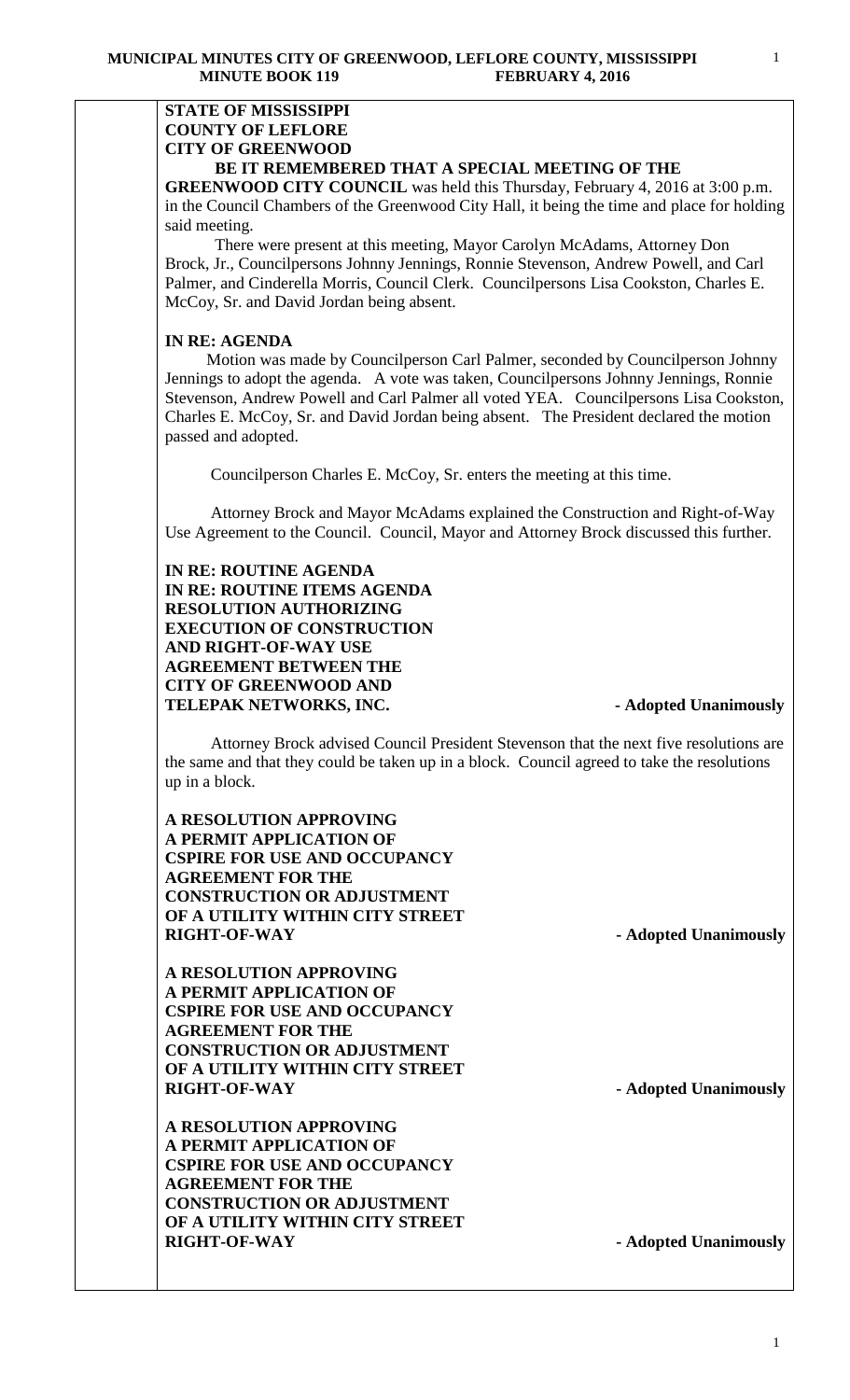**A RESOLUTION APPROVING A PERMIT APPLICATION OF CSPIRE FOR USE AND OCCUPANCY AGREEMENT FOR THE CONSTRUCTION OR ADJUSTMENT OF A UTILITY WITHIN CITY STREET RIGHT-OF-WAY** - **Adopted Unanimously** 

**A RESOLUTION APPROVING A PERMIT APPLICATION OF CSPIRE FOR USE AND OCCUPANCY AGREEMENT FOR THE CONSTRUCTION OR ADJUSTMENT OF A UTILITY WITHIN CITY STREET RIGHT-OF-WAY** - **Adopted Unanimously** 

 **THERE BEING NO FURTHER BUSINESS, THIS MEETING WAS ADJOURNED**

### **RONNIE STEVENSON, PRESIDENT**

## **JOHNNY JENNINGS, VICE PRESIDENT**

## **LISA COOKSTON**

### **CHARLES E. MCCOY, SR.**

## **ANDREW POWELL**

### **DAVID JORDAN**

### **CARL PALMER**

**CERTIFIED BY:**

**NICK JOSEPH, JR., CITY CLERK**